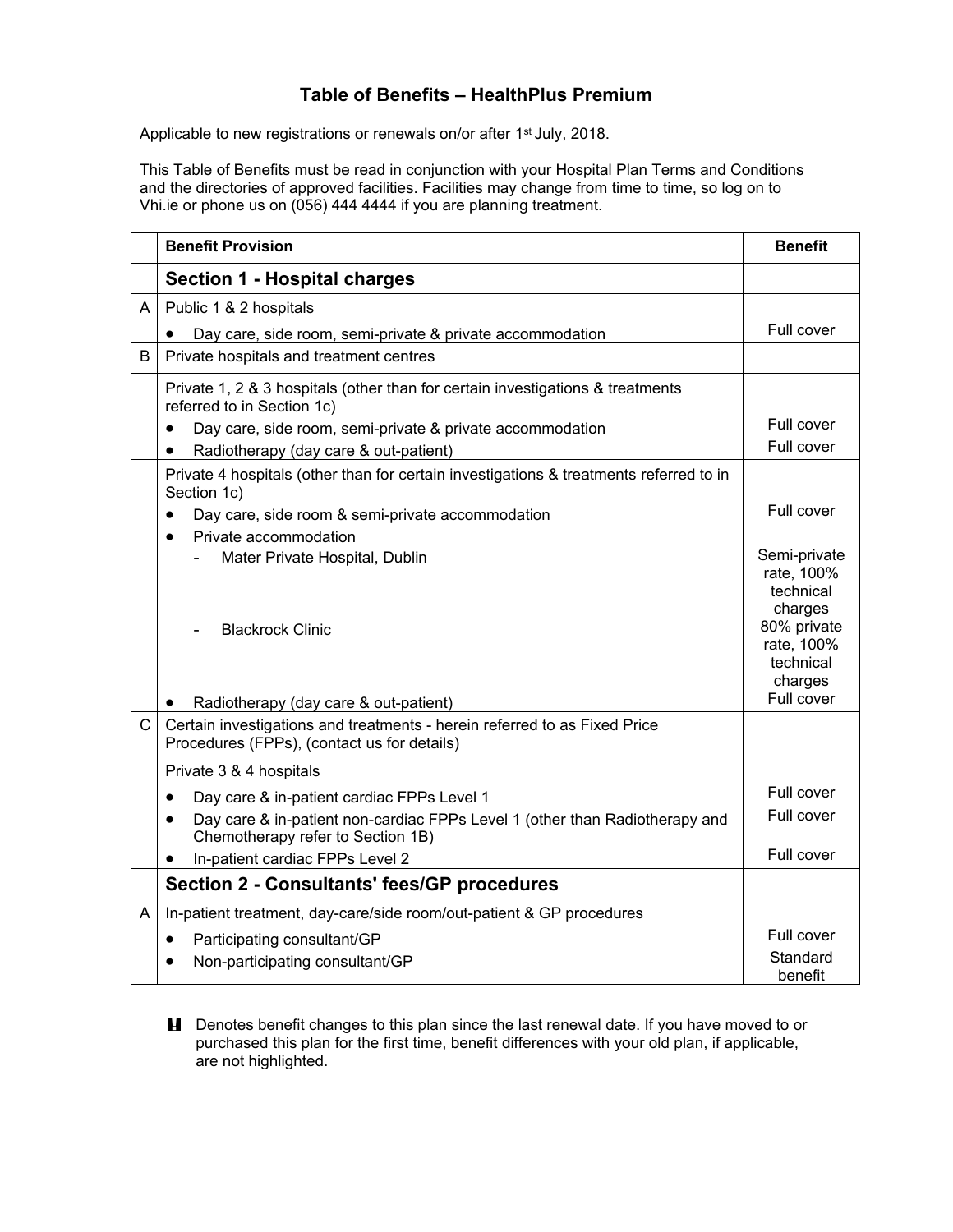|   | Section 3 - Psychiatric cover (read in conjunction with Section<br>1)                                                                                                                                                                  |                                                                                    |
|---|----------------------------------------------------------------------------------------------------------------------------------------------------------------------------------------------------------------------------------------|------------------------------------------------------------------------------------|
| A | In-patient psychiatric cover                                                                                                                                                                                                           | 180 days                                                                           |
| B | Day care psychiatric treatment for approved day care programmes                                                                                                                                                                        | Contact us for<br>further details                                                  |
| C | In-patient treatment for alcoholism, drug or other substance abuse in any 5 year<br>period                                                                                                                                             | 91 days                                                                            |
|   | <b>Section 4 - Maternity</b>                                                                                                                                                                                                           |                                                                                    |
| A | Normal confinement                                                                                                                                                                                                                     |                                                                                    |
|   | Public hospital benefit (up to 3 days)<br>$\bullet$<br>Caesarean delivery (as per hospital benefits listed)                                                                                                                            | Full cover<br><b>Refer Section</b><br>1                                            |
|   | Home birth benefit                                                                                                                                                                                                                     | €3,400                                                                             |
| B | In-patient maternity consultant fees (per Schedule of Benefits for Professional<br>Fees)                                                                                                                                               | Agreed<br>charges                                                                  |
|   | Section 5 - Cancer care and other benefits <b>H</b>                                                                                                                                                                                    |                                                                                    |
| A | Genetic testing for cancer                                                                                                                                                                                                             |                                                                                    |
|   | Initial consultation for genetic testing for cancer *<br>$\bullet$                                                                                                                                                                     | 50% cover                                                                          |
|   | Genetic test - for specified genetic mutations to be carried out in an approved<br>clinic*                                                                                                                                             | Full cover                                                                         |
|   | Preventative (Prophylactic) treatment following on from the genetic test                                                                                                                                                               | Covered up to<br>the levels for<br>hospital<br>treatment<br>listed in<br>Section 1 |
|   | * These benefits are available immediately for existing Vhi customers with no<br>waiting periods. There is a 26 week new conditions waiting period for new joiners<br>and a two year waiting period for transfers from another insurer |                                                                                    |
| B | Mammograms in an approved mammogram centre in each 24 month period,<br>covered in accordance with our rules (contact us for details)                                                                                                   | Full cover                                                                         |
| C | Cancer care support - one night's accommodation for each treatment                                                                                                                                                                     | €100 per night                                                                     |
| D | Manual lymph drainage following cancer treatment - 10 visits                                                                                                                                                                           | €50 per visit                                                                      |
| Е | Clinical psychology counselling for oncology treatment (psycho oncology<br>counselling) - 10 visits                                                                                                                                    | Refer section<br>9                                                                 |
| F | Additional cancer support benefits                                                                                                                                                                                                     |                                                                                    |
|   | Wig/ hairpiece, post-mastectomy bra, swimsuit, surgical prosthesis following<br>cancer treatment<br>No excess applies, but subject to the benefit maximum for medical and surgical<br>appliances set out below                         | Full cover                                                                         |
| G | Other benefits in Section 5                                                                                                                                                                                                            |                                                                                    |
|   | Convalescent care - first 14 nights                                                                                                                                                                                                    | €64 per night                                                                      |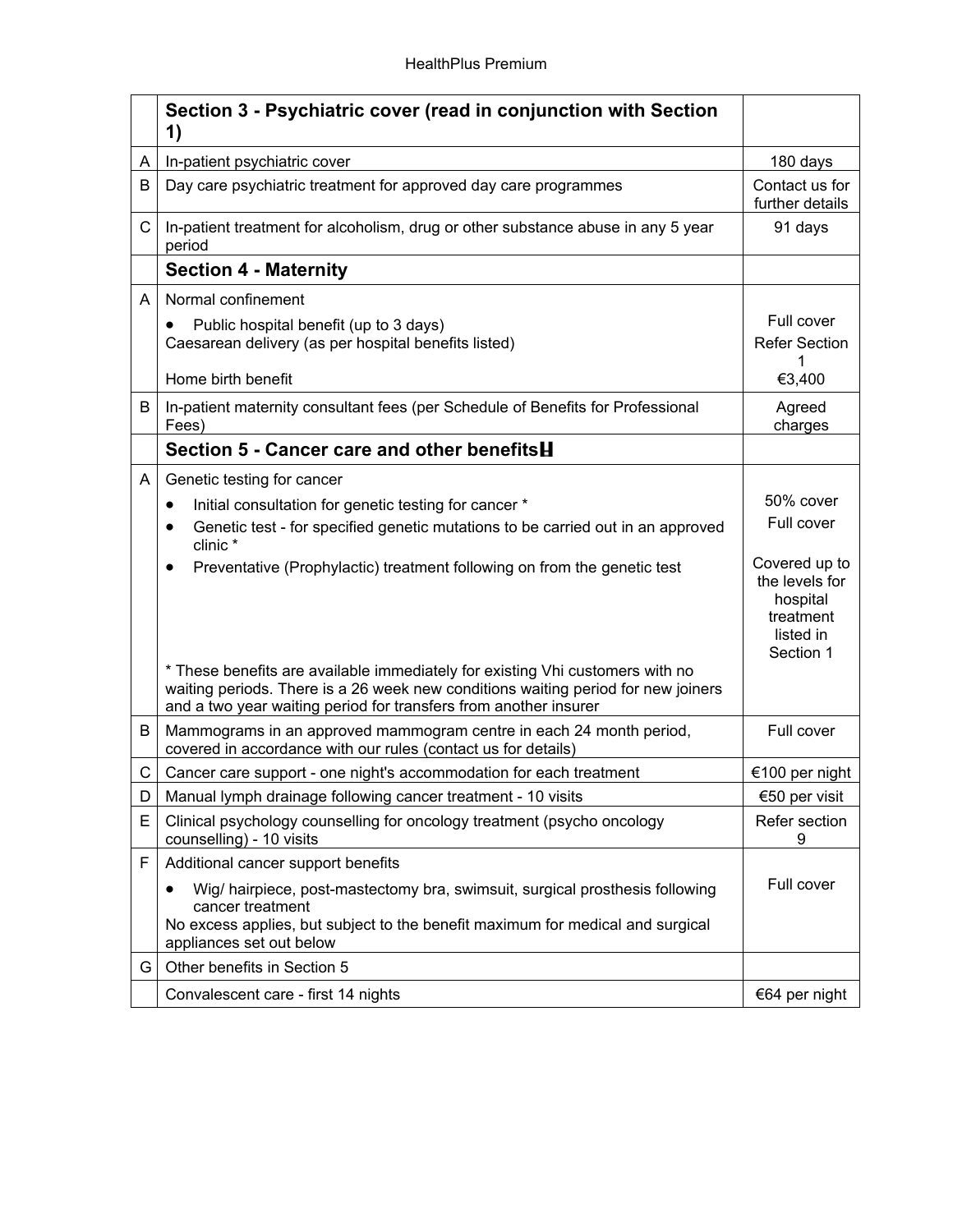|   | Vhi Healthcare approved medical and surgical appliances - subject to an excess of<br>€300 per member per year (contact us for details of eligible appliances)                                                                           | €6,400 per<br>member year |
|---|-----------------------------------------------------------------------------------------------------------------------------------------------------------------------------------------------------------------------------------------|---------------------------|
|   | Vhi Hospital@Home                                                                                                                                                                                                                       | Full cover                |
|   | Child home nursing - 14 days per calendar year                                                                                                                                                                                          | €100 per day              |
|   | Parent accompanying child - 14 days per calendar year, following a stay in excess<br>of 3 days in hospital                                                                                                                              | €40 per day               |
|   | <b>Vhi VisionCare</b>                                                                                                                                                                                                                   |                           |
|   | Vhi VisionCare E-Screen (available through Vhi.ie/myvhi)                                                                                                                                                                                | Full cover                |
|   | Comprehensive eye exam carried out by a VSP eye-care professional in each<br>24 month period - subject to Vhi VisionCare E-Screen referral                                                                                              | Full cover                |
|   | <b>Section 6 - Transport costs</b>                                                                                                                                                                                                      |                           |
| A | Transport costs (covered in accordance with our rules)                                                                                                                                                                                  | Agreed<br>charges         |
|   | Section 7 - Cover outside Ireland                                                                                                                                                                                                       |                           |
| A | Emergency treatment abroad                                                                                                                                                                                                              | €100,000                  |
| B | Elective treatment abroad (subject to prior approval)                                                                                                                                                                                   |                           |
|   | Surgical procedures available in Ireland (as per level of cover in Ireland)<br>$\bullet$                                                                                                                                                | €100,000                  |
|   | Treatment not available in Ireland                                                                                                                                                                                                      | €100,000                  |
|   | <b>Section 8</b>                                                                                                                                                                                                                        |                           |
| A | In-patient MRI scans (covered in accordance with Section 1)                                                                                                                                                                             | Agreed<br>charges         |
| B | Out-patient MRI scans                                                                                                                                                                                                                   |                           |
|   | Category 1 - approved MRI centres                                                                                                                                                                                                       | Full cover                |
|   | Category 2 - approved MRI centres, agreed MRI charges & consultant<br>Radiologists fees (subject to an excess of €125 per scan)                                                                                                         | Full cover                |
| C | PET-CT scans (covered in accordance with our rules)                                                                                                                                                                                     | Agreed<br>charges         |
| D | CT Scans (covered in accordance with our rules) $\blacksquare$                                                                                                                                                                          | Full cover                |
|   | Section 9 - Out-patient medical expenses (benefits are per visit,<br>per member, unless otherwise indicated) H                                                                                                                          |                           |
| A | General practitioner                                                                                                                                                                                                                    | €45                       |
| B | Consultant consultation                                                                                                                                                                                                                 | €90                       |
| C | Pathology - consultants' fees (per referral)                                                                                                                                                                                            | €90                       |
| D | Radiology - consultants' fees for professional services (per procedure)                                                                                                                                                                 | €90                       |
| E | Pathology/Radiology or other diagnostic tests (refer to Section 8 for out-patient<br>MRI benefits) - 50% of agreed charges in an approved out-patient centre. Contact<br>us for details of eligible diagnostic tests and reimbursements | €1,000 per<br>year        |
| F | Physiotherapist                                                                                                                                                                                                                         | €45                       |
| G | Pre- and post-natal care (combined visits)                                                                                                                                                                                              | €385                      |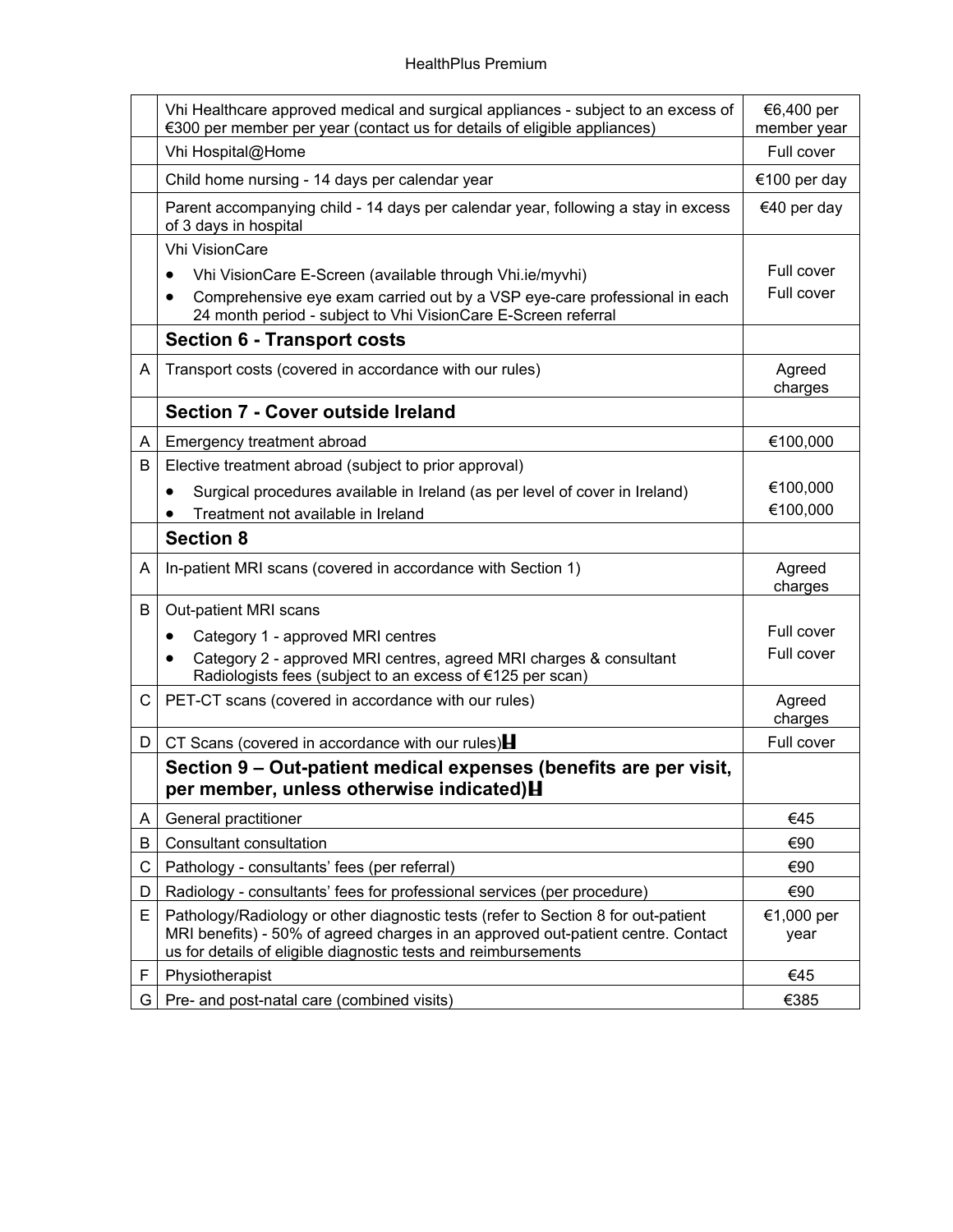| H. | Acupuncturists, Chiropractors, Osteopaths, Physical therapists, Reflexologists - 12<br>combined visits                                                                                                                                                                                                       | €40                   |
|----|--------------------------------------------------------------------------------------------------------------------------------------------------------------------------------------------------------------------------------------------------------------------------------------------------------------|-----------------------|
|    | Chiropodists/Podiatrists, Dieticians, Occupational therapists, Speech therapists,<br>Orthoptists, Clinical Psychology - 12 combined visits                                                                                                                                                                   | €40                   |
| J  | Clinical psychology counselling for oncology treatment (psycho oncology<br>counselling)* - 10 visits                                                                                                                                                                                                         | €50 per visit         |
| K. | Accident & emergency cover - 1 visit                                                                                                                                                                                                                                                                         | €100                  |
| L  | Out-patient mental health therapy - 12 visits in an approved out-patient mental<br>health centre                                                                                                                                                                                                             | €50                   |
| М  | Health screening - in each 24 month period, covered in accordance with our rules<br>(contact us for details) *                                                                                                                                                                                               |                       |
|    | Heart check in a Vhi Medical Centre                                                                                                                                                                                                                                                                          | Full cover            |
|    | Cancer check in a Vhi Medical Centre<br>$\bullet$                                                                                                                                                                                                                                                            | Full cover            |
|    | Lifestage screening programme in a Vhi Medical Centre                                                                                                                                                                                                                                                        | €450 per              |
|    |                                                                                                                                                                                                                                                                                                              | screen<br>Full cover  |
|    | Dexa scans in an approved dexa scan centre                                                                                                                                                                                                                                                                   |                       |
| N  | Dental practitioner - 1 visit                                                                                                                                                                                                                                                                                | €40                   |
| O  | Optical – eye tests and glasses/contact lenses - in each 24 month period<br>(^Payment will be made directly to the provider if attending a VSP network<br>provider, and will not be subject to the annual excess or the annual maximum)                                                                      | €100^                 |
| P  | Practice nurse visit                                                                                                                                                                                                                                                                                         | €20                   |
| Q  | Cardiac Care Programme*                                                                                                                                                                                                                                                                                      |                       |
|    | Medfit cardiac care programme - in each 24 month period                                                                                                                                                                                                                                                      | €500                  |
|    | Urgent cardiac care benefit                                                                                                                                                                                                                                                                                  | €500 per year         |
|    | Medfit cardiac rehabilitation programme                                                                                                                                                                                                                                                                      | €500 per year         |
| R  | Joint Care Programme*                                                                                                                                                                                                                                                                                        |                       |
|    | Joint Care Screening to assess your mobility levels carried out by a<br>$\bullet$<br>Physiotherapist employed by The Physio Company in each 24 month period,<br>covered in accordance with our rules. To make a booking, contact The Physio<br>Company at (01) 518 0011. Details available at Vhi.ie/members | Full cover            |
|    | Joint Care Physiotherapy carried out by a Physiotherapist employed by The<br>٠<br>Physio Company subject to referral from Joint Care Screening - up to 3 visits                                                                                                                                              | Full cover            |
| S  | Vhi Online Doctor - 12 visits (available through the Vhi App)*                                                                                                                                                                                                                                               | Full cover            |
| Τ  | Vhi SwiftCare exclusive benefit to Vhi customers*                                                                                                                                                                                                                                                            |                       |
|    | Initial consultation (charge is €125 – you pay €25)<br>٠                                                                                                                                                                                                                                                     | €100                  |
|    | Follow-up treatment package after this consultation for x-rays, tests & medical<br>aids (maximum you will pay is €100 for this follow-up treatment)                                                                                                                                                          | 50% of total<br>costs |
|    | Vhi SwiftCare appointment services*                                                                                                                                                                                                                                                                          |                       |
|    | Consultant consultation (orthopaedic, oral maxillofacial & sports medicine)                                                                                                                                                                                                                                  | 75%                   |
|    |                                                                                                                                                                                                                                                                                                              |                       |
|    |                                                                                                                                                                                                                                                                                                              | €40                   |
|    | Dental practitioner - 12 visits<br>Physiotherapist - 12 visits                                                                                                                                                                                                                                               | €45                   |